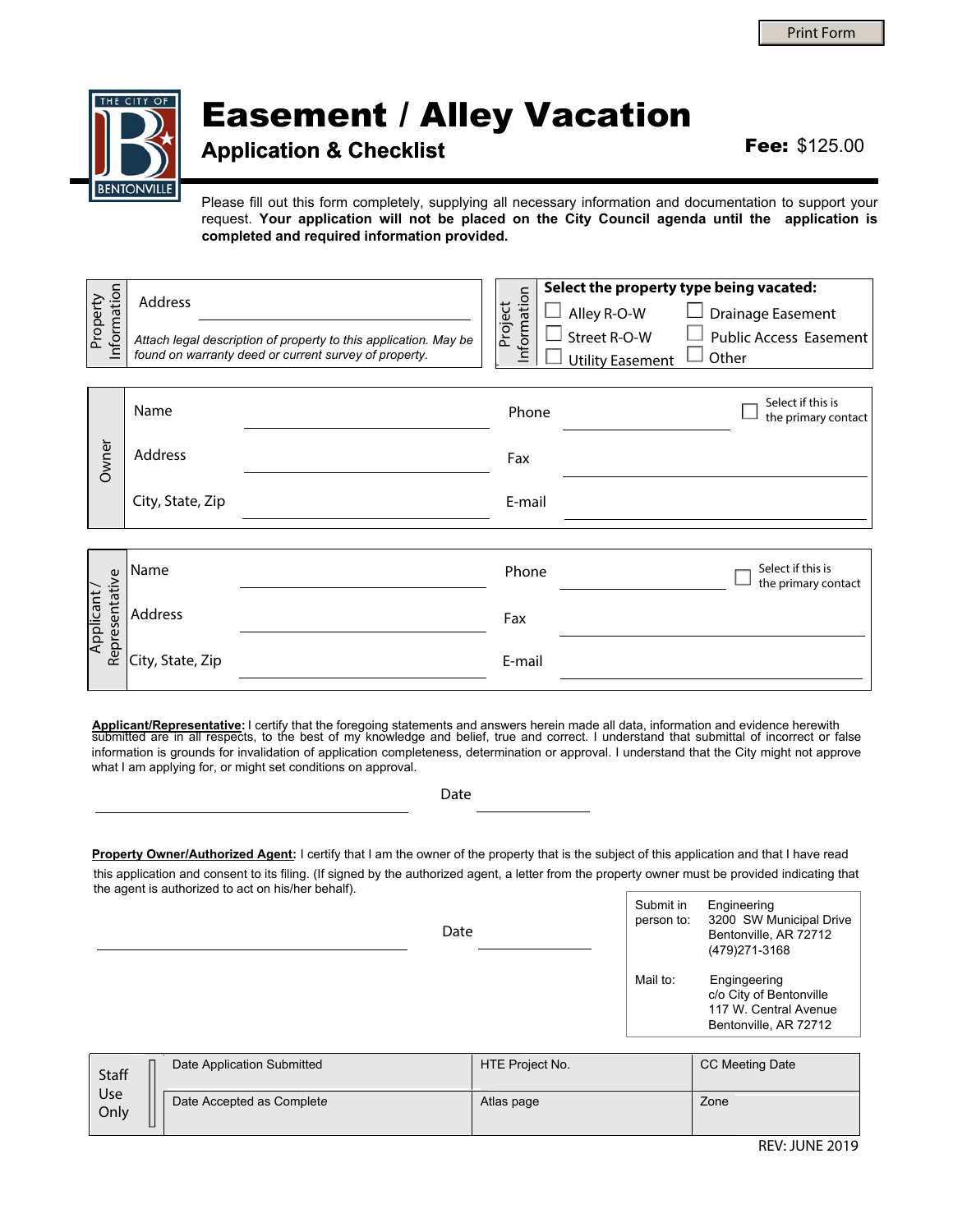# Easement / Alley Vacation Application Checklist

The following items must be submitted with the application form in order for the application to be complete.

| $\Box$ 1. Application and Fee. Submit an accurate and complete application and the \$50 fee. |  |
|----------------------------------------------------------------------------------------------|--|
|----------------------------------------------------------------------------------------------|--|

**2. Utility Release Forms.** Submit the signed release forms from ALL THREE outside agency utility companies.

|             | $\Box$ 3. Neighbor Notification Forms. Submit the signed forms of all adjacent property owners (excludes utility |
|-------------|------------------------------------------------------------------------------------------------------------------|
| easements). |                                                                                                                  |

- **4. Certified List.** Submit the *certified list* of all adjacent property owners (excludes utilityeasements easements).
- **5. Vicinity Map**. Submit an exhibit / vicinity map which clearly portrays the easement you are proposing to vacate.
- **6. Recorded Plat.** Submit a copy of the recorded plat or copy of the filed document that created the general utility easement, drainage easement, public access easement, street right-of-way or alley you are proposing to vacate.

 $\overline{a}$ **7. Legal Description.** Submit an accurate legal description of the area being vacated.

**8. Petition to Vacate Form.** Submit an accurate and complete Petition to Vacate form, which is included in this application on page 5.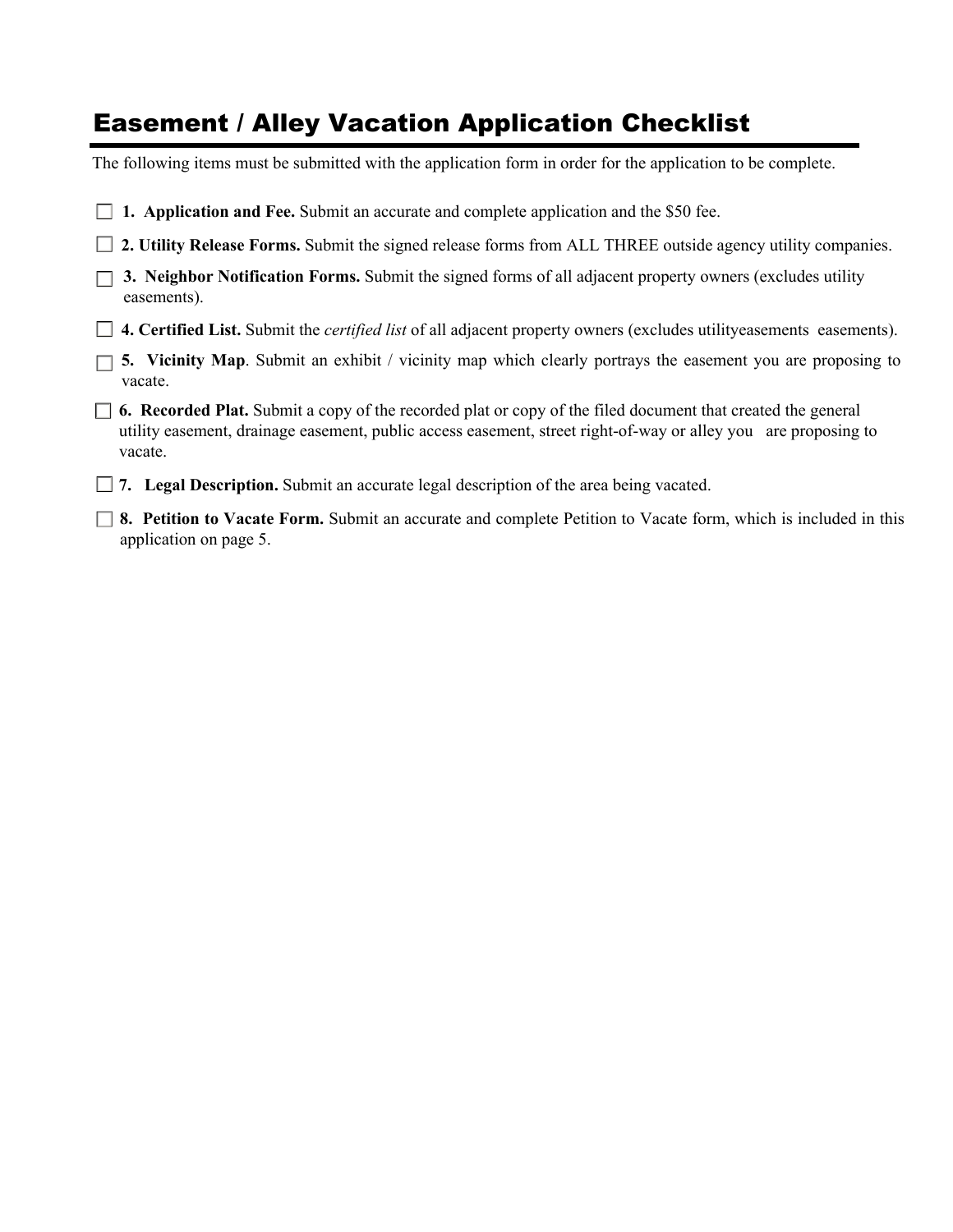# Easement / Alley Vacation Pre-Application Checklist

Prior to applying for an easement or alley vacation, the follow items must be complete and appropriate persons and agencies notified.

#### **A. Notification of Utility Companies:**

- $\Box$  1. Create an accurate exhibit / vicinity map which clearly portrays what you are proposing to vacate (contact Jim Wheeles @ 271-5926 for assistance, if needed).
- $\Box$  2. Obtain an accurate legal description of what you are proposing to vacate.
- J 3. Complete the *Utility Release Form* included within this application.
- $\Box$  4. Attach the exhibit / vicinity map and the legal description to the release form.
- $\Box$  5. Send the release form with the attached exhibit / vicinity map and legal description to the following outside agency utility companies. Must receive signed release forms before applying to the City of Bentonville. \*Include your return address! The utility company must know where to send the signed release form.
	- **Cox Communications** (cable): Jason Combs, 4901 S. 48th Street, Springdale, AR 72762 Cell # (479) 871-0174 , Phone #(479) 717-3724 E-mail: jason.combs@cox.com
	- **AT&T:** Scott Seaman, 1133 E. Harold St., Fayetteville, AR 72763 Phone # (479) 442-1967, Cell # 479-684-8061 E-mail: ss7513@att.com
	- **Black Hills Energy:** Bryan Baumgartner, 1301 Federal Way, PO Box 2129, Lowell, AR 72745 Phone # (479) 333-7004, Fax 479-333-7040 E-mail: [bryan.baumgartner@blackhillscorp.com](mailto:bryan.baumgartner@blackhillscorp.com)

#### **B. Notification of Adjacent Property Owners (excludes general utility & drainage easements)**

- □ 1. Obtain a *certified list* of all adjacent property owners.
- □ 2. Complete the *Adjacent Property Owner Notification Form* included within this application and attach the legal description and an exhibit / vicinity map.
- 3. Send the *Adjacent Property Owner Notification Form* with the attached legal description and vicinity map to all adjacent property owners on the *certified list*. Must receive signed release forms before applying to the City of Bentonville. \*Include your return address! The adjacent property owners must know where to send the signed release form.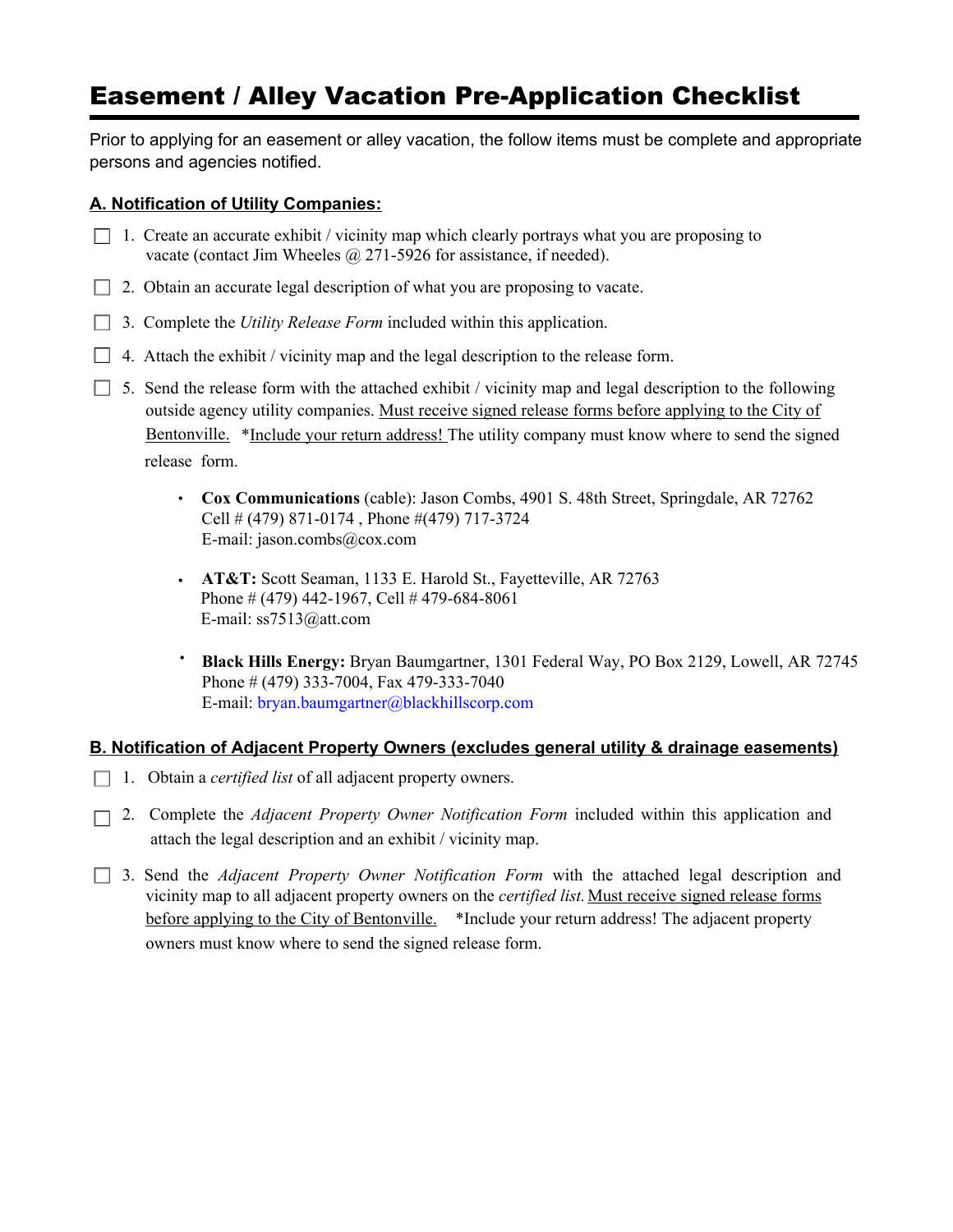#### **Applicant Responsibility:**

- 1. **Notify Utility Companies.** Applicant notifies outside agency utility companies and receives signed release forms from outside agency utility companies.
- 2. **Notify Adjacent Property Owners.** Applicant notifies adjacent property owners by sending the adjacent property owner notification form and receives signed notification forms from adjacent property owners (Excludes general utility easement vacations).
- 3. **Receipt of Signed Notifications.** The applicant will receive all signed notification forms before applying.
- 4. **Application.** Applicant applies to the City of Bentonville per the checklist on page 2.

#### **APPLICANT RESPONSIBILITY IS COMPLETE UNLESS NOTIFIED BY THE CITY**

#### **City Responsibility:**

1. **Legal Description Check.** The Planning Department is notified and checks the legal description of the proposed vacation for accuracy. The Planning Department creates an exhibit / vicinity map.

If the legal description or the exhibit / vicinity map that was sent to the outside agency utility companies or adjacent property owners by the applicant is inaccurate, the applicant will be notified and an accurate exhibit / vicinity map and a new release form must be resent to the outside agency utility companies and adjacent property owners. New release forms must be obtained by the applicant and submitted to the City of Bentonville before the vacation can be placed on the City Council agenda.

- 2. **Release Forms.** The City of Bentonville sends the release form to the City utilities departments (water / sewer, streets, engineering, and electrical).
- 3. **Resolution.** Once all signed release forms are obtained the proposed vacation is placed on the City Council agenda as a Resolution. If a City utility department denies the proposed vacation, the applicant will be notified by mail. The Resolution goes to City Council.
- 4. **Public Notification.** The City Clerk advertises the proposed vacation in the newspaper two times.
- 5. **Ordinance.** 
	- a. An Ordinance is drafted.
	- b. The Ordinance is placed on the City Council agenda and a public hearing takes place.
	- c. The Ordinance for the vacation is voted on by City Council and either approved or denied.
- 6. **Approval.** If approved, the City of Bentonville files the Ordinance with Benton County.
- 7. **Denial.** If denied, the City of Bentonville will notify the applicant by mail. The applicant must then contact the City Clerk for the appeals process.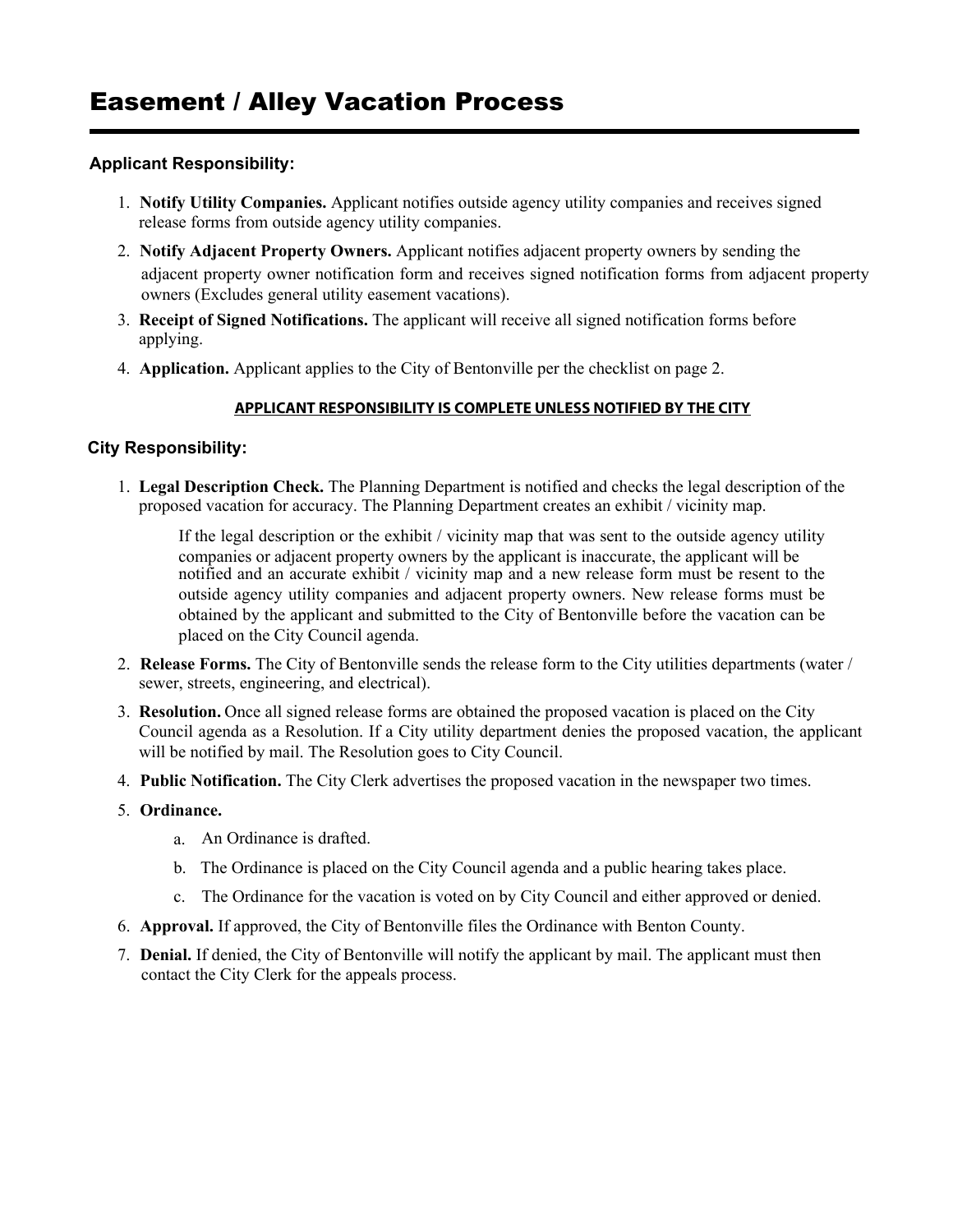## PETITION TO VACATE

which is described as follows:

| PETITION TO VACATE AN                                                                                                                                                                                                                                                                                          |                                                  |  |  |  |
|----------------------------------------------------------------------------------------------------------------------------------------------------------------------------------------------------------------------------------------------------------------------------------------------------------------|--------------------------------------------------|--|--|--|
| <b>LOCATED AT</b>                                                                                                                                                                                                                                                                                              |                                                  |  |  |  |
| CITY OF BENTONVILLE, ARKANSAS.<br>The Bentonville City Council                                                                                                                                                                                                                                                 | TO:                                              |  |  |  |
| We, the undersigned, being all the owners of the real estate of or adjacent to the                                                                                                                                                                                                                             |                                                  |  |  |  |
| to be vacated hereinafter sought to be abandoned and vacated, lying in Bentonville, Arkansas, a municipal corporation,                                                                                                                                                                                         |                                                  |  |  |  |
| $\vert \mathbf{v} \vert$<br>which is described as follows:<br>petition to vacate an                                                                                                                                                                                                                            |                                                  |  |  |  |
|                                                                                                                                                                                                                                                                                                                | Legal<br>Description<br>of area to<br>be vacated |  |  |  |
| That the real estate affected by said abandonment of the                                                                                                                                                                                                                                                       |                                                  |  |  |  |
|                                                                                                                                                                                                                                                                                                                | located at                                       |  |  |  |
| to the City of Bentonville, Arkansas, a certified copy of the original plat located in the Circuit Clerk's Office for the County of<br>Benton, State of Arkansas, is attached hereto, and made a part hereof as though set out herein word for word.                                                           |                                                  |  |  |  |
| Petitioners state that the above described real estate will not adversely affect the public interest and welfare and would also<br>not be adversely affected by the abandonment of the above described                                                                                                         |                                                  |  |  |  |
| The petitioners recommend that the City of Bentonville, Arkansas, abandon and vacate the above described real estate,<br>subject, however, to the existing utility easements as required, and that the above described real estate be used for their<br>respective benefit and purpose as now approved by law. |                                                  |  |  |  |

WHEREFORE, the undersigned petitioners respectfully recommend that the governing body of the City of Bentonville, Arkansas, abandon and vacate the above described real estate, subject to said utility easements and as to that particular land the owner be free from the easements of the public for the use of said real property.

| Dated this | day of |  |  |
|------------|--------|--|--|
|            |        |  |  |

Printed Name Signature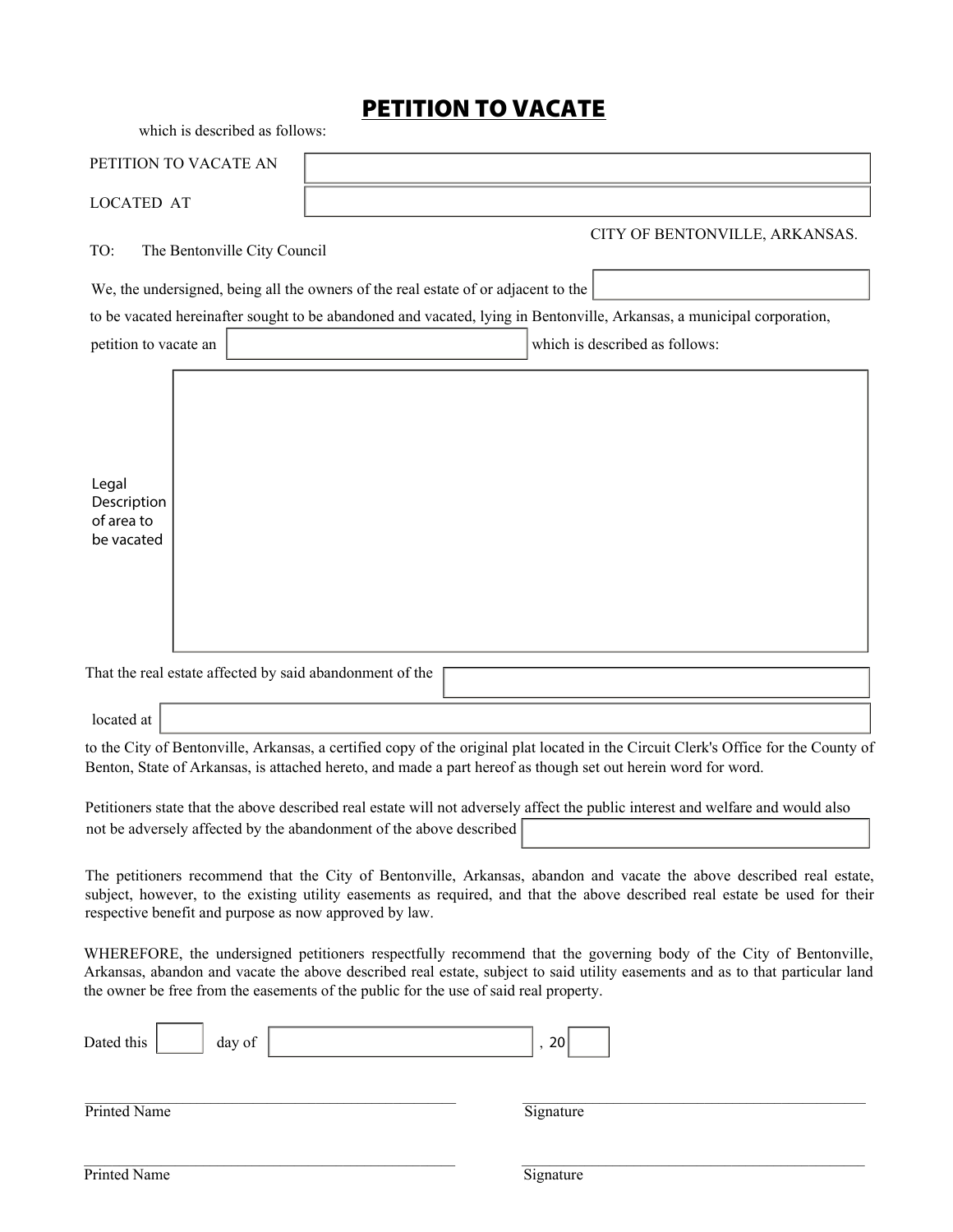# UTILITY RELEASE FORM

General Utility Easement, Drainage Easement, Public Access Easement, Alley, Street, R.O.W.

| <b>Utility Company</b>                                                                | Date                                                                                                       |
|---------------------------------------------------------------------------------------|------------------------------------------------------------------------------------------------------------|
| <b>Requested Vacation</b>                                                             |                                                                                                            |
| I have been notified of the petition to vacate the following<br>described as follows: | $\vert$                                                                                                    |
| Legal<br>Description                                                                  |                                                                                                            |
|                                                                                       | UTILITY COMPANY COMMENTS (Send release form to the applicant's provided address).                          |
|                                                                                       | No objections to the vacation(s) described above.                                                          |
|                                                                                       | No objections to the vacation(s) described above, provided the following described easements are retained. |
|                                                                                       | Objects to the vacation(s) described above, reason described below.                                        |
| Describe<br>reasons for                                                               |                                                                                                            |

objection or easements to be retained

\_\_\_\_\_\_\_\_\_\_\_\_\_\_\_\_\_\_\_\_\_\_\_\_\_\_\_\_\_\_\_\_\_\_\_\_\_\_\_\_\_\_\_\_\_\_\_\_\_\_\_\_\_\_\_\_\_